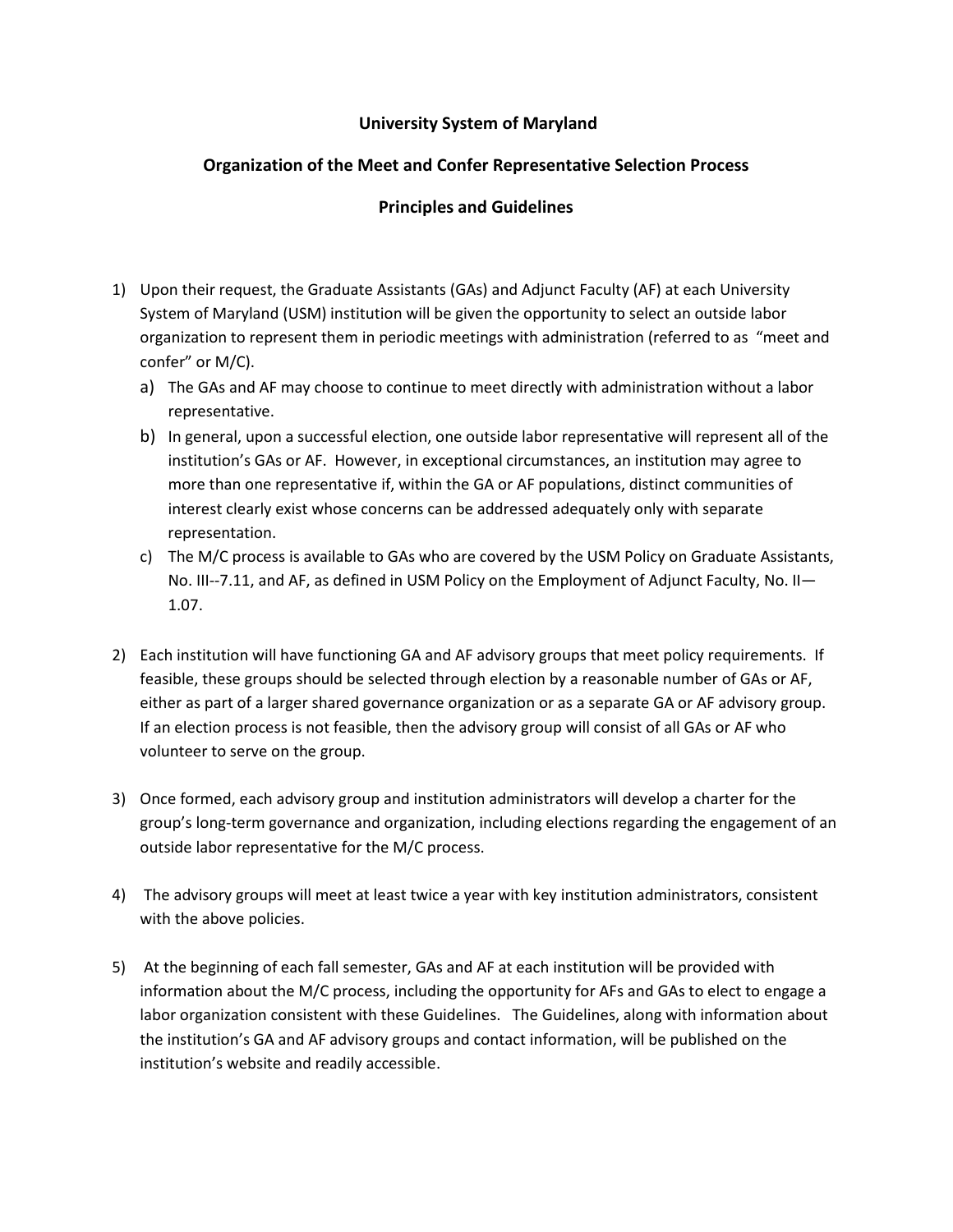- 6) The USM will provide for:
	- a) Amendments to the current GA and AF policies to reflect the availability of M/C and the fundamental requirements for the M/C process.
	- b) The preparation of guidelines and fact sheets for use and distribution as each institution determines is appropriate.
	- c) An orientation and training program for campus administrators and others to take place after a request by GAs or AF for an election is made at an institution.
- 7) Selection of External Representation for M/C. Upon the request of a GA or AF advisory group, an election will be held at the institution to determine whether GAs or AF wish to engage an external representative.
	- a) To initiate the election process, the GA or AF advisory group will also have to provide an expression of interest on the part of at least one external organization to serve as their meet and confer representative.
	- b) The election should be administered in collaboration with the GA or AF advisory group in a manner intended to maximize participation, subject to basic USM and institution ground rules.
	- c) Election ground rules will be developed by the advisory group and institutional administration and will include:
		- a) The standards for qualification as an external representative.
		- b) A requirement that the election be held within 60 days of a written request by the GA or AF advisory group**,** unless the group specifically requests a longer period.
		- c) A minimum period of three to seven days, during the academic year, in which voting may take place. The voting period may exceed 7 days if needed at an institution.
		- d) The ability of GAs and AF to vote electronically from a remote site.
	- d) A minimum of 50% of GAs or AF must participate in an election for it to be valid. However, if exceptional circumstances make 50% participation infeasible, an institution may establish a lower voting threshold of at least 30%.
	- e) If a majority of those voting choose to participate in M/C with a labor representative, then the labor representative will be the entity that receives the most votes among those under consideration.
- 8) Once an election is held:
	- a) If the voting threshold is achieved, and a majority of those voting elect to engage a labor representative, then the representative elected will serve as the meet and confer representative for three years from the date of their selection. After three years, the election process must be repeated.
	- b) If 50% participation is not achieved, or if a majority of those voting elect not to engage a labor representative, the advisory group will continue to meet with administration without a labor representative.